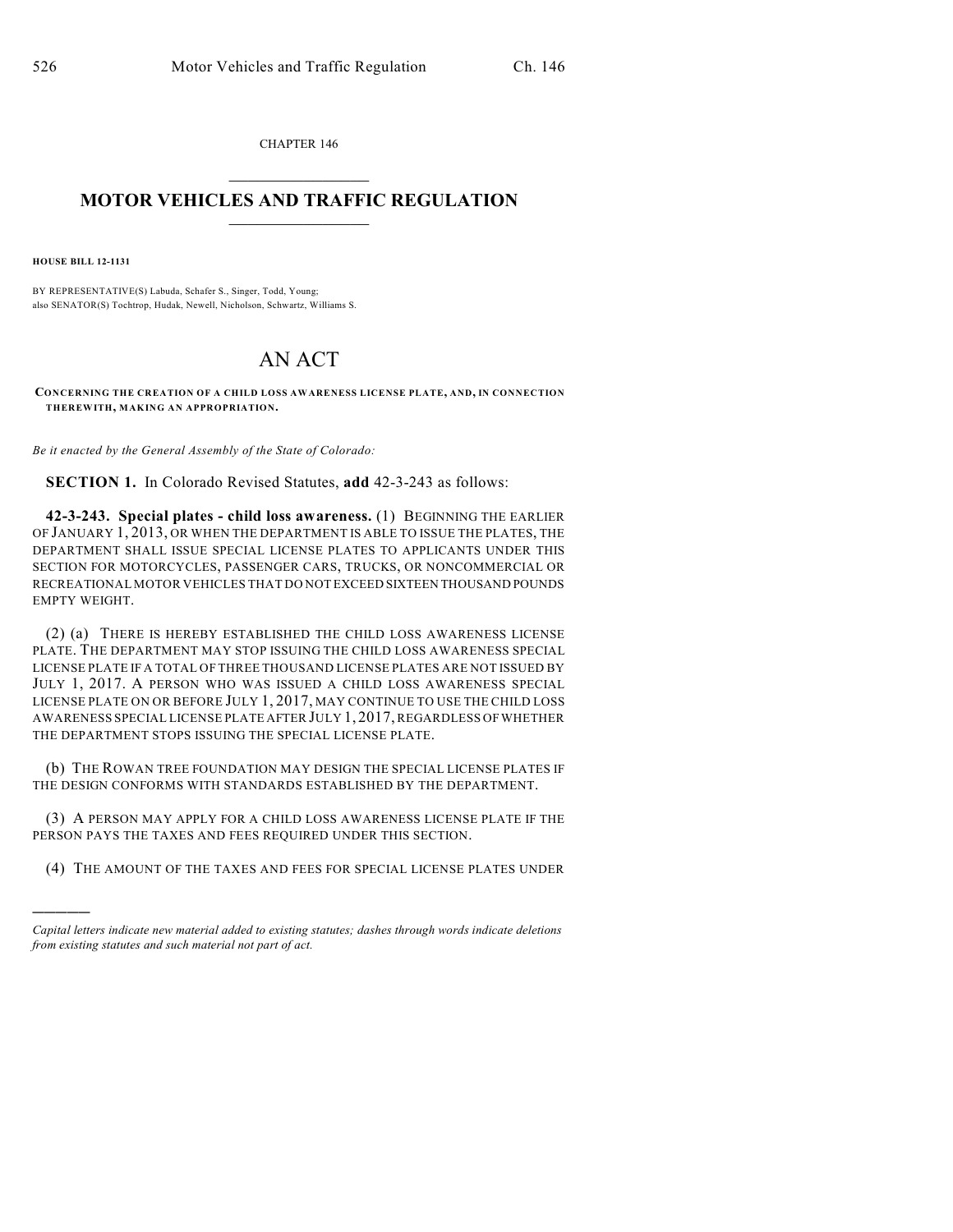THIS SECTION ARE THE SAME AS THE AMOUNT OF THE TAXES AND FEES FOR REGULAR MOTOR VEHICLE LICENSE PLATES; EXCEPT THAT THE DEPARTMENT SHALL COLLECT A ONE-TIME FEE OF TWENTY-FIVE DOLLARS FOR ISSUANCE OR REPLACEMENT OF THE LICENSE PLATE.THE DEPARTMENT SHALL TRANSMIT THE ADDITIONAL ONE-TIME FEE TO THE STATE TREASURER, WHO SHALL CREDIT THE FEE TO THE HIGHWAY USERS TAX FUND CREATED IN SECTION 43-4-201, C.R.S.

(5) AN APPLICANT MAY APPLY FOR PERSONALIZED CHILD LOSS AWARENESS LICENSE PLATES. UPON PAYMENT OF THE ADDITIONAL FEE REQUIRED BY SECTION 42-3-211 (6) (a) FOR PERSONALIZED LICENSE PLATES, THE DEPARTMENT MAY ISSUE THE PLATES IF THE APPLICANT COMPLIES WITH SECTION 42-3-211. IF AN APPLICANT HAS EXISTING PERSONALIZED LICENSE PLATES FOR A MOTOR VEHICLE, THE APPLICANT MAY TRANSFER THE COMBINATION OF LETTERS OR NUMBERS TO A NEW SET OF CHILD LOSS AWARENESS LICENSE PLATES FOR THE VEHICLE UPON PAYING THE FEE REQUIRED BY SECTION 42-3-211 (6) (a) AND UPON TURNING IN THE EXISTING PLATES TO THE DEPARTMENT. A PERSON WHO HAS OBTAINED PERSONALIZED CHILD LOSS AWARENESS LICENSE PLATES UNDER THIS SUBSECTION (5) SHALL PAY THE ANNUAL FEE IMPOSED BY SECTION 42-3-211 (6) (b) FOR RENEWAL OF THE PERSONALIZED PLATES. THE FEES UNDER THIS SUBSECTION (5) ARE IN ADDITION TO ALL OTHER APPLICABLE TAXES AND FEES.

**SECTION 2.** In Colorado Revised Statutes, **amend** 42-3-312 as follows:

**42-3-312. Special license plate surcharge.** In addition to any other fee imposed by this article, an applicant for a special license plate created by rule in accordance with section 42-3-207, as such THE section existed when the plate was created, or license plates issued pursuant to sections 42-3-211 to 42-3-218, sections 42-3-221 to 42-3-234, and sections 42-3-237 to  $42-3-240$  42-3-243 shall pay an issuance fee of twenty-five dollars; except that the fee is not imposed on special license plates exempted from additional fees for the issuance of a military special license plate by section 42-3-213 (1) (b) (II). The department shall transfer the fee to the state treasurer, who shall credit it to the licensing services cash fund created in section 42-2-114.5.

**SECTION 3. Appropriation.** (1) In addition to any other appropriation, there is hereby appropriated, out of any moneys in the Colorado state titling and registration account of the highway users tax fund created in section 42-1-211 (2), Colorado Revised Statutes, not otherwise appropriated, to the department of revenue, for the fiscal year beginning July 1, 2012, the sum of \$2,960, or so much thereof as may be necessary, to be allocated to the information technology division for the purchase of computer center services.

(2) In addition to any other appropriation, there is hereby appropriated to the governor - lieutenant governor - state planning and budgeting, for the fiscal year beginning July 1, 2012, the sum of \$2,960, or so much thereof as may be necessary, for allocation to the office of information technology, for the provision of computer center services for the department of revenue related to the implementation of this act. Said sum is from reappropriated funds received from the department of revenue out of the appropriation made in subsection (1) of this section.

(3) In addition to any other appropriation, there is hereby appropriated, out of any